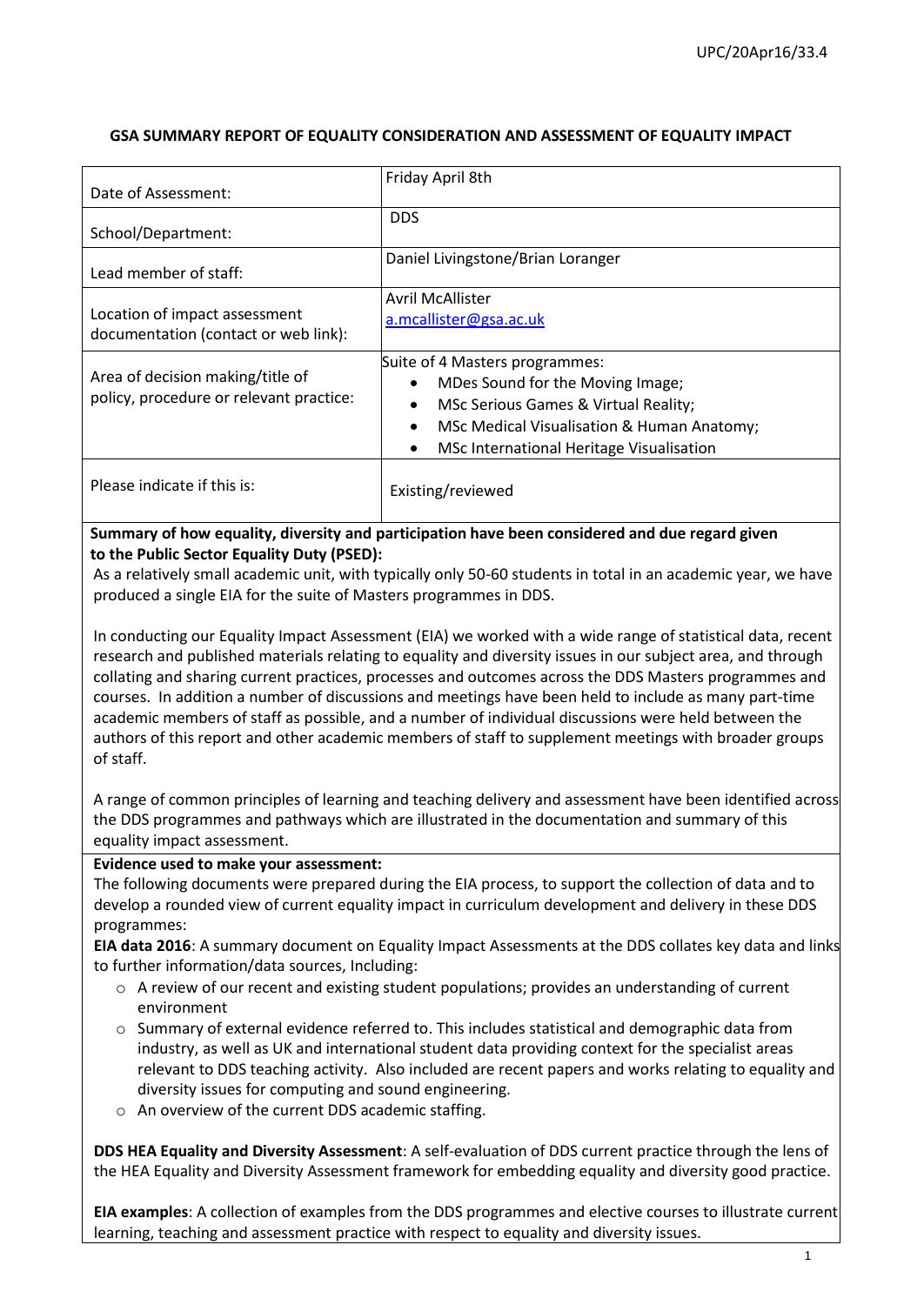As a result of the analysis of evidence outlined above the following points are highlighted across programmes and electives:

- A consideration of gender representation in the DDS student population shows that the representation of male and female students is reasonably in line with the overall GSA student body. However it is noted that:
	- o MVHA & Heritage both have greater female than male representation in the student cohorts which is contrary to current trends in a wide range of programmes and careers related to digital technology where women are generally under-represented. It should be recognized that this positive impact is likely to be due to the specific domains within which these programmes apply the use of digital technologies.
	- o SfMI and SGVR have more male oriented cohorts, against the broader predominately (60%) female enrolment at GSA. This is typical of these disciplines, and does to a degree counteract the GSA enrolment. However, we are interested in achieving a better gender balance for future years.
- Currently, BME numbers are low. Action to improve international and home BME applications will be taken in the marketing of the current programmes in order to increase applications.
- Gender/BME bias in results: figures are mixed, but numbers are also quite low (in particular for BME) and it is accordingly difficult to draw strong inferences from this data. DDS to monitor and review.
- It is noted that the three full-time permanent members of academic staff are white European males. However, this is redressed through the inclusion of a much wider, and more diverse, range of tutors across the programmes. Further, guest lectures have included a broad mix of experts with a more balanced gender representation.

#### **Outline any positive or negative impacts you have identified:**

*Note the following abbreviations: SfMI – MDes Sound for the Moving Image; SG&VR – MSc Serious Games & Virtual Reality; MVHA – MSc Medical Visualisation & Human Anatomy; Heritage – MSc International Heritage Visualisation*

Through curriculum design and delivery across these programmes a range of common principles, processes and practices have been established which support the advancing of equality and fostering good relations for all students regardless of protected characteristic.

#### **Curriculum Design:**

- The design of ILOs has been anticipatory ensuring that students are not disadvantaged or discriminated against through the competency required for achievement , for example stating that students must be able to engage with audio (SfMI) and visual (all programmes) materials, and use digital technologies without being prescriptive as to how this should be achieved. This enables full participation and advances equality for students regardless of protected characteristic.
- Curriculum is designed to facilitate engagement with and discussion of a range of perspectives, reflecting the diversity of educational and social background of current cohorts and DDS's ambition to achieve further diversity and addressing under-representation in future cohorts. Examples include:
	- o **Music for picture** (elective): This elective covers the canon of western-centric film music but also includes contextualised lectures on world film music, including key examples of Asian (e.g. Bollywood) and South American film music. The course leader is also developing content related to African cinema.
	- **SfMI** core classes include AV sequences from world cinema and LGBT cinema to demonstrate multiple approaches to sound design and narrative. Students are also encouraged to provide their own clips for class discussion in order to ensure maximum diversity of viewing experiences.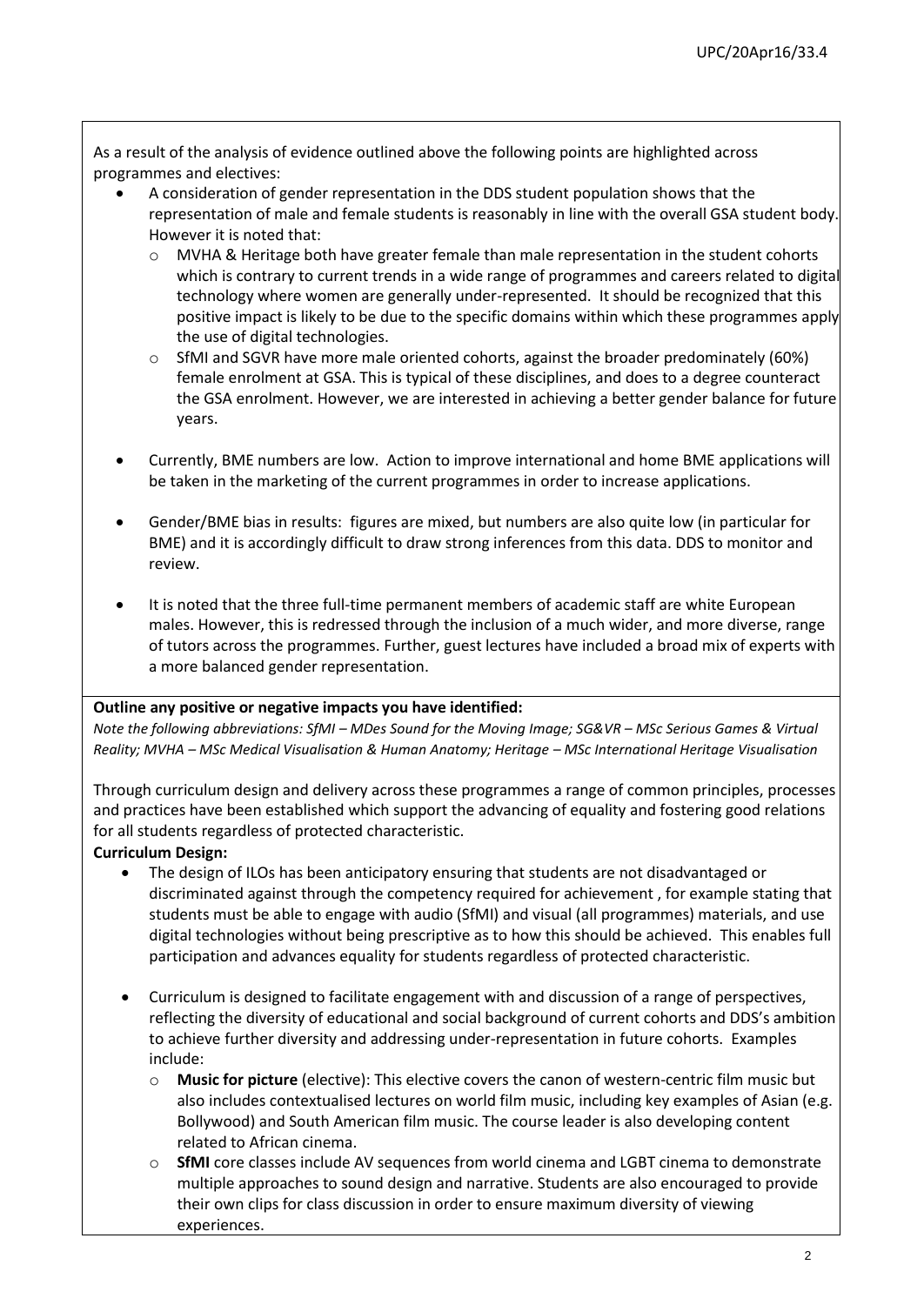- Sound Culture (elective): inherently grapples with social, racial and class tensions worldwide since the industrial revolution (with weekly topics such as Sound and… the Self/Environment/City/Silence/Politics/Technology/Space/Emotion). Direct source examples are played, such as videos of the competing soundscapes of an Orthodox Cathedral and a neighbouring Mosque in Beirut. Essentially, students are reminded that many aspects of our lived sensory experiences are mediated: from the subliminal biases of news broadcasting, and pre-conceived notions of film sound conventions are challenged by showing counter-cultural examples, such as Jean-Luc Godard's subversive Weekend (1967), Abbas Kiarostami's Close-Up (1990)
- o In the **Heritage** programme, in order to embrace the diversity of students background's and interests and aspirations, exemplar content is selected to illustrate key course principles and is tailored to the students interests. For example while archaeological examples of visualisation are used, architectural examples are brought in to appeal to students with architectural/conservation backgrounds and mural visualisations (e.g. the Sistine Chapel) are used to encourage those from e.g. a Fine Art background.
- o **SGVR** students have an option in Stage 1 to choose to study interactive visualisation in either a MVHA or a Heritage based context delivery, working with students in respective programme, supporting cross fertilisation of ideas and fostering good relations across the student cohort.
- The structure of these programmes and electives make use of open briefs which encourage students to find their own approaches and solutions and which facilitate students pursuing their own interests, reflecting cultural, heritage or identity, supporting the advancing of equality and fostering good relations. For example, SfMI students are presented with a diverse array of examples from previous years and are asked to develop their own project proposal whilst in MVHA, SGVR and Heritage although students are presented with a long-list of project titles they are also able to propose their own projects. The Stage 3 dissertation demonstrates how students produce a wide range of final projects, including and/or discussing works involving sound, image and 3D visualisation from a range of technical and/or critical perspectives. Similarly in MVHA a project may place greater emphasis on the anatomical/life sciences domain or on technical issues. Within life sciences, previous projects have focused on a wide range of human medical and anatomical aspects – from the cellular or neuro-biology through to healthcare and management and veterinary science.
- As high levels of technical ability are not a prerequisite for these programmes additional scheduled support is built into their structure for students will less technical backgrounds. This provides extra scaffolding for students with less previous experience with the digital tools and technologies used throughout the programmes thus advancing equality for students who may not have had the opportunity or been encouraged to develop these skills as a result of a protected characteristic, for example age, gender or disability.

#### **Curriculum Delivery:**

- Programmes have been designed to include a range of delivery methods which take account of different learning styles ensuring that students regardless of protected characteristic or previous educational experience are able to fully participate and achieve. These including lectures, guest talks and seminars, individual work, group work, student presentations and independent study, supported through scheduled studio and computer lab sessions.
- All programmes include a mixture of individual and group work, again responding to individual learning styles, ensuring students regardless of protected characteristic or previous educational experience are able to fully participate, whilst at the same time providing opportunities for students to develop collaborative working skills in order to foster good relations. This includes:
	- SfMI core courses are assessed through a portfolio of work, including individual and group projects
	- Interactive visualisation (SGVR, MVHA & Heritage) coursework is completed in pairs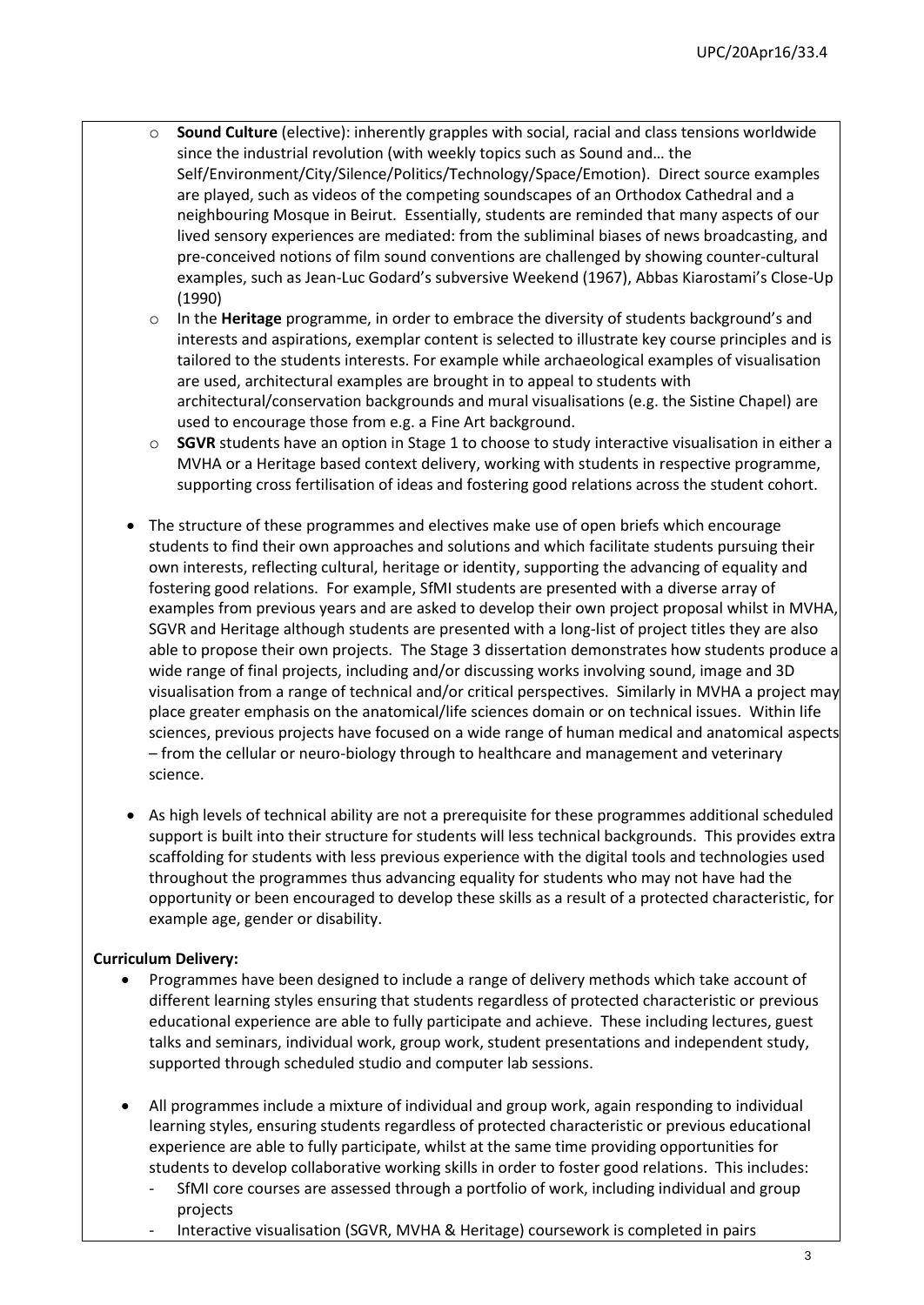- Game Audio (Core for SGVR, elective for SfMI & Heritage) coursework in completed in pairs. In each pair, a SfMI student is matched with a Visualisation (SGVR/Heritage) student.
- MVHA students do group presentations during Stage 2
- Several electives also focus on group work (e.g. Film Making Process)
- Programme delivery further facilitates collaborative working within and across cohorts and with alumni which provides opportunities to advance equality for all protected characteristic groups and foster good relations through engagement with different perspectives, for example:
	- The Serious Game Development project in stage 2 of SGVR is a mentored student-led project.
	- A SoundCloud account has just been set up and provides a means for promoting and engaging with audio works developed by students before, during and after their time at the DDS.
	- Twitter, Facebook, Vimeo and LinkedIn provide further avenues for engaging with students in the development of long term working relationships, and are actively used.
	- Students are offered mentors (or  $2^{nd}$  supervisors in Life Sciences) for Stage 3, providing students with additional opportunities to develop their professional networks while studying.
	- The DDS Blog (ddsgsa.net) regularly promotes and highlights the work of graduates of our programmes, regularly highlighting forthcoming performances, papers being published and other activities of our graduates.
	- External networking and development events are also promoted, for example eight students (MVHA & SGVR) took part in the Global Game Jam at Glasgow Caledonian University in January 2016. A group of the SGVR students were awarded a prize at this event, and have since shown the game they developed at further events in Glasgow and Edinburgh.
	- An Interim Degree Show in May provides an additional opportunity, alongside the final degree show, for students to show their work to an external audience and supports the development of professional networks.
	- The DDS is also exploring the use of online discussion forums to extend interaction and discussion beyond the classroom. The Audio for Games course uses a discussion forum on the VLE, and students are encouraged to engage in discussion using this forum. Use of this by students is more limited than would be liked, though we are hoping to build upon this.
- All programmes are available for part-time study. This can be important for students who have ongoing work or family commitments or are unable to study full time.
- The VLE is extensively used as a repository for course materials which supports access for students from protected characteristic groups, for example disabled students.
- Systems are in place to maximise flexibility in delivery, for example individual student tutorials/supervision meetings are scheduled with agreement of staff and students to ensure that these are held at suitable times for both parties; limited resources such as the Dubbing Studios have online booking systems to allow students to schedule and plan their use of these resources. This supports protected characteristic groups, for example disabled students or those with caring responsibilities.

#### **Assessment and feedback:**

 Information with regard to assessment is provided in a timely and appropriate way for all programmes. Students are informed of the range of assessments required at the start of each course and detailed briefs are given for each practical assessment, which provide detail on the marking breakdown and criteria, including clear explanation of the 22 point marking scheme. This is beneficial to all students regardless of protected characteristic in order that they can plan their time effectively and are clear about what is expected in assessment and particularly for students for example whose first language is not English. The positive impact of this approach – in particular in repeating information on the 22 point marking scheme – has been demonstrated through the reduction of the number of queries received with regard to marks and grades.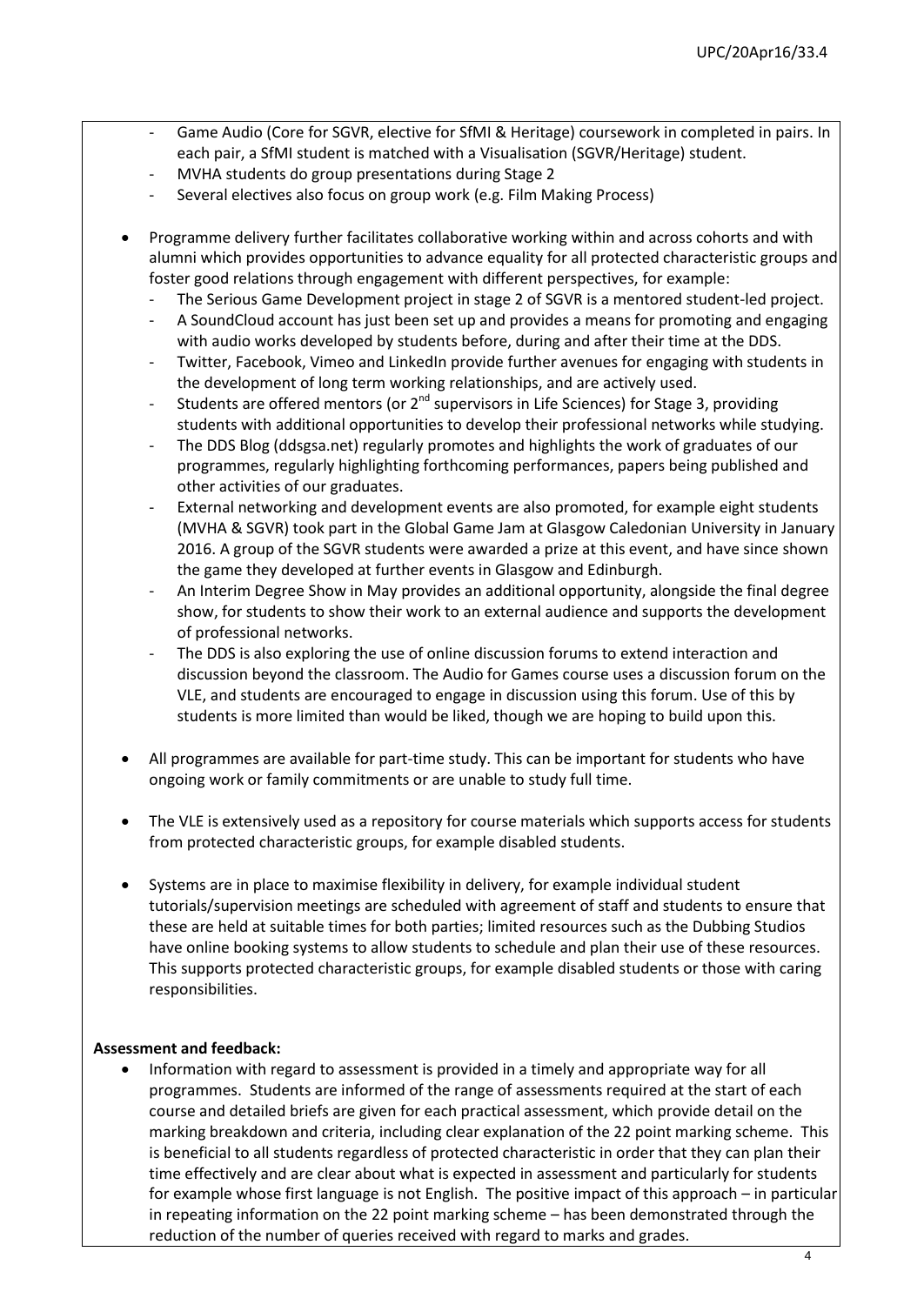A range of methods of providing formative feedback to students is being used on the programme in order to ensure that students are engaged in their own learning and can benefit from engagement with their peers, thus fostering good relations by providing opportunities for exchange and cross fertilisation of ideas and perspectives. One innovative example delivered at the midway point on the Game Audio course required each student pair to give a 5 minute presentation of their proposed work for the course. An online feedback form was created and the tutor and all students used this to provide feedback on each presentation.

Student feedback shows that they had found this approach useful for their own planning, particularly seeing how other groups were approaching similar problems. It was felt that this was a particularly strong and effective formative feedback session, and DDS is looking to extend this approach to other courses.

- Methods of assessment are varied and designed to provide a range of opportunities for students to demonstrate achievement of ILOs regardless of learning style or protected characteristic, for example:
	- In *Data Acquisition and Processing* there is considerable freedom for each group to choose the detailed subject matter and form of representation to use in completing the assessment. Projects might involve interactive 3D simulations, pre-rendered animations, or could include 3D printed artefacts.
	- Stage 3 projects will generally include the creation of audio-visual works of some form, but could be focussed entirely on a critical appreciation and analysis of existing works or approaches.
	- The range of projects towards building a portfolio in *Sound for Moving Image 1* and *2* covers a variety of AV forms and written work.
	- In *Sound Culture*, students can submit essays or create original AV works that address the themes that they wish to explore.
- A range of methods are used across these programmes to provide formative feedback with details outlined in course specifications. This ensures that formative feedback processes are transparent, accessible and appropriate to all students regardless of protected characteristic:
	- Informal formative assessment is available regularly throughout the year and is integral to staff support during scheduled lab/studio support sessions.
	- Mentored courses such as the Serious Game Development course have contact hours focussed in mentoring sessions where students discuss their work and progress in an ongoing weekly process, and where formative feedback is part of the weekly review of work.
	- The Film Making Process includes sessions dedicated to formative feedback where student groups discuss their work, scripts and plans for filming their scripts, and where tutors comment and provide supportive formative feedback to aid students in the successful completion of their films.
	- Opportunities exist during supported studio/computer lab sessions for students to discuss their progress and get feedback as well as support from tutors.

## **Student engagement:**

DDS engages with student feedback through dialog with individual students, student representatives, Staff Student Consultative Committee meetings and student representation at Boards of Studies.

Student feedback is sought at the end of Stages 1 and 2 with feedback forms being sent to all students to collect feedback on the learning and teaching experience. Student feedback received is formative and supports the development of and engagement with the curriculum development, for example:

• In SfMI, students are encouraged to suggest AV examples for use in classes. This also happens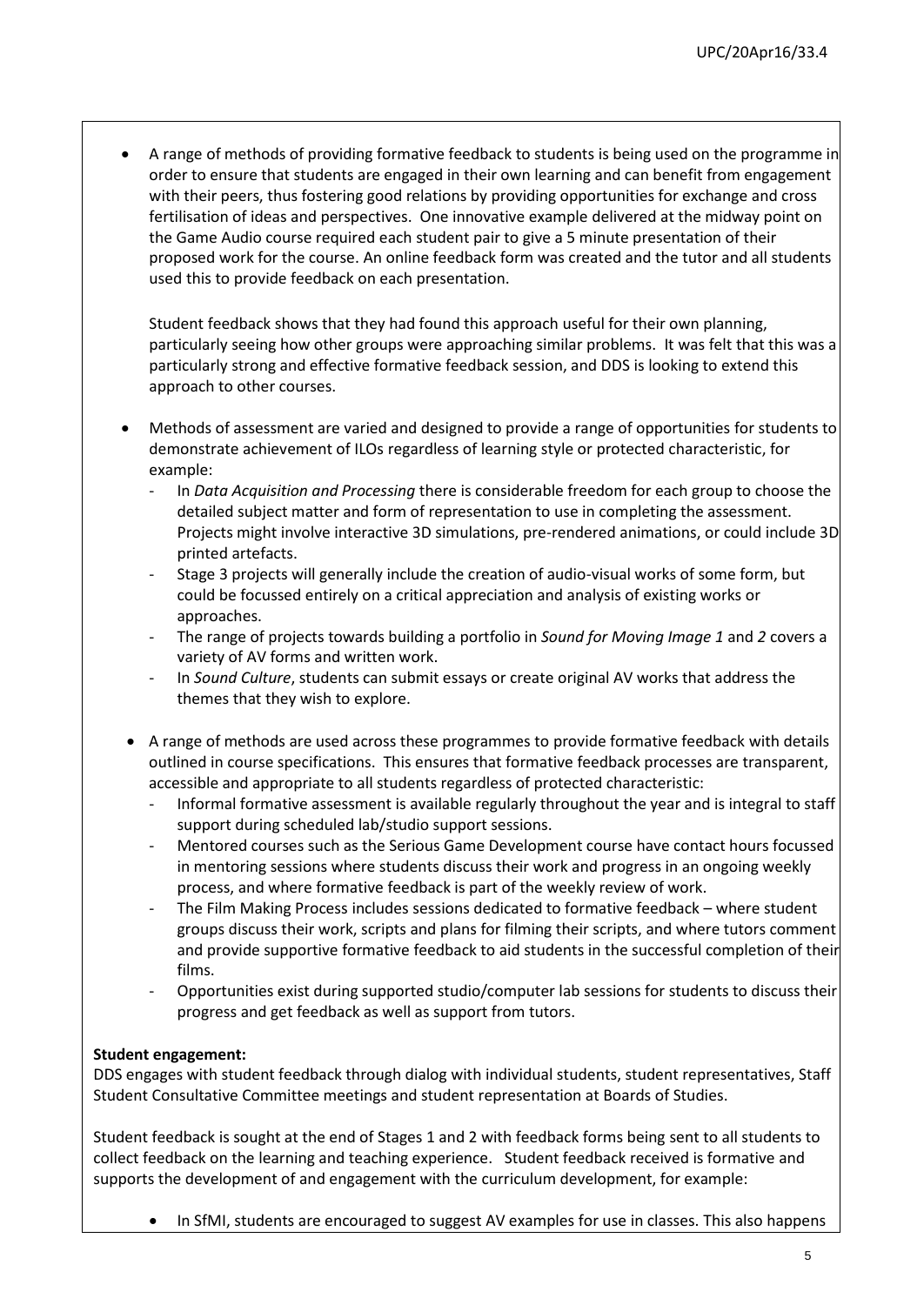in other programmes, and through in class discussions and student presentations, student contributions form a key part of the curriculum across the programmes.

 In Game Audio, the VLE discussion board is actively used for student comments and suggestions for additional examples and materials to be considered by the class. Many of these examples were then explicitly referred to or highlighted in subsequent lectures.

Positive feedback has also been received as to the benefit of the relationship building which happens across the programmes in relation to the student peer network creates opportunities. It is anticipated that this will continue to advance equality and foster good relations for all protected characteristic groups.

There are some areas where DDS has taken recent action to reduce potential negative impacts:

- Review of contact hours. Recent work towards developing teaching norms revealed some courses missing contact hour details. This information is important for students who need to be able to plan ahead, and has been updated as required.
- Opening hours. DDS has relatively limited fixed opening hours compared to the GSA overall. Tutors provide extended hours where possible, with a rota amongst tutors to allow evening and weekend access to facilities where possible.

**Summary of the actions you have taken or plan to take as a result:** (Please attach your action plan) This section sets out the actions which will be undertaken and embedded into the DDS QEAP. The intended outcomes of these actions, timeframe for achievement and responsibility for delivery are outlined in the section below.

#### **Marketing and Recruitment:**

1) Current marketing campaigns for SfMI focus on creative images and examples of work, and prominently feature work and quotes from female and BME students and graduates where possible and appropriate. A focus on creative outputs, rather than the technology used to create it, has been found to attract a more diverse student body in other institutions, and reflects the experience in recruiting to e.g. computing activities run by CoderDojo locally.



*(Images from works by Yoonjung Lim, Donald Barr & Cavan Campbell, SFMI 2016, all featuring in the current advertising campaigns for DDS PGT programmes)*

This action is already underway, led by DDS Head of Postgraduate Programmes, supported by other academic staff and marketing staff at GSA. SGVR marketing will also be adapted to focus on creative works and to try to include works that may encourage greater diversity in applications.

#### **Curriculum Development & Delivery:**

- 2) Consideration of equality and equality impact as part of learning, teaching and assessment to be embedded as an ongoing process within DDS. This report, and supporting documents, represents the start of this process in collecting information on the current ways in which our work addresses the PSED and DDS programmes' impact on students from protected characteristic groups
- 3) Course material to be reviewed and adjusted as an ongoing process. Impacts should be anticipated during the development and revision of programme specifications and when planning course delivery.
- 4) The design of course assessment will continue to offer a range of methodologies in anticipation of students' needs related to protected characteristics.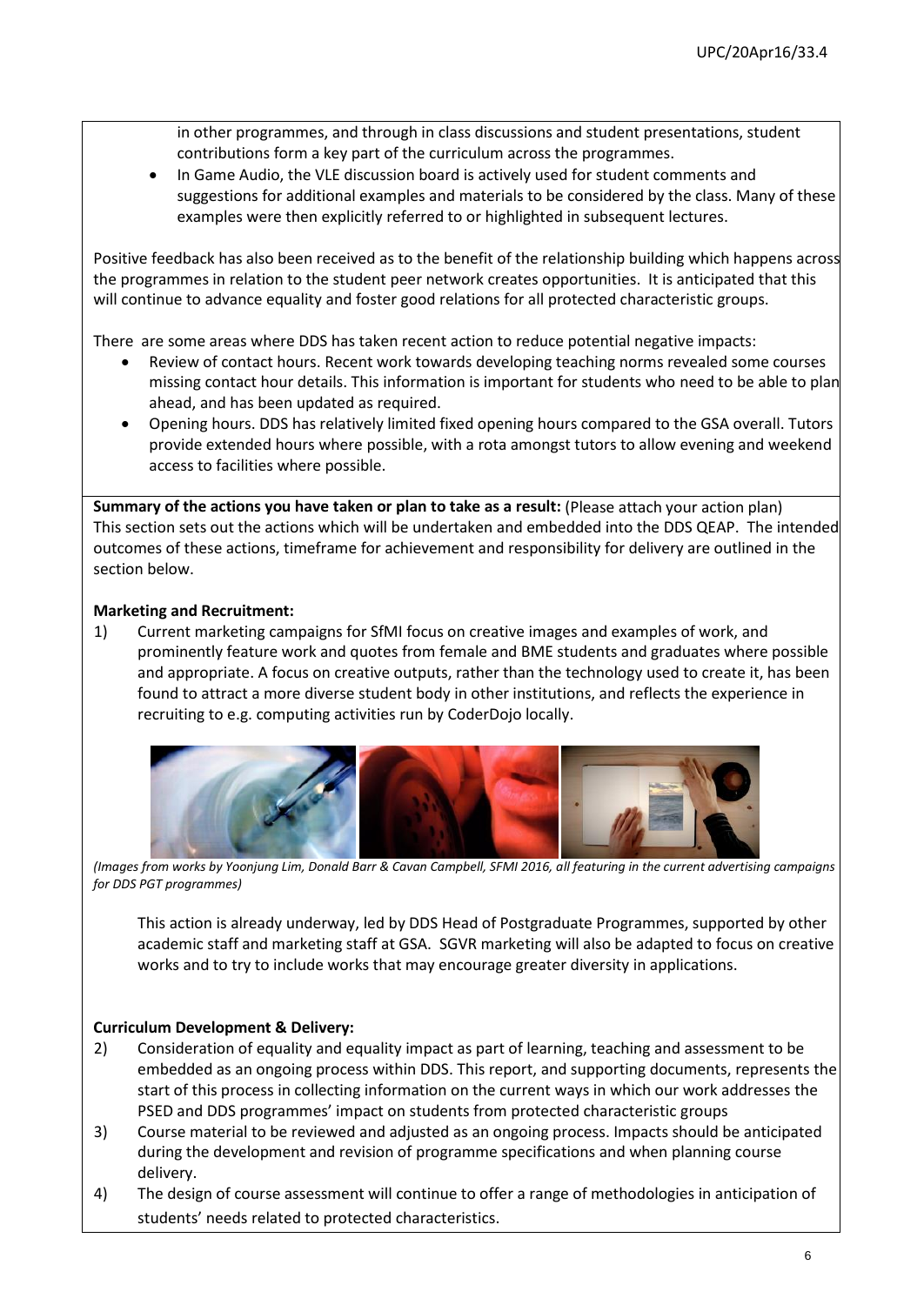5) All student are assessed using the same criteria and in line with the GSA Code of Assessment. Criteria and ILOs will be reviewed and revised over time as part of programme development in order to monitor their equality impact.

#### **Assessment and Feedback:**

- 6) There is a need to ensure that good practice highlighted in this equality impact assessment with regard to timely and effective feedback is communicated to all academic staff including part-time staff and visiting lecturers in order to support reflection and further development of practice which anticipated student need regardless of protected characteristic.
- 7) Summative coursework feedback to students is primarily at the end of each stage. DDS to review the provision of summative feedback during each stage for coursework submitted at different points of the academic year in order to ensure that feedback is timely and can be built on.

#### **Student Engagement:**

- 8) With regard to for example a mixture of individual and small group tutorials to collect feedback from students on course delivery. End of stage online feedback forms are also used. These processes are to be continued and built upon.
- 9) Continue to engage students through SSCC, Stage 1 and Stage 2 feedback forms, BoS and tutorials, and ensure analysis of feedback is disseminated to all staff.

#### **Staff Engagement:**

- 10) In order to support equality consideration and further enhancement disseminate EIA report and support materials to all teaching staff.
- 11) Ensure that student feedback is disseminated to all teaching staff to support collaborative curriculum development.

## **Summary of what you anticipate will change as a result of your actions and where/when these will be reported and reviewed:**

1. Change: Improved academic staff awareness of current and recent work, processes and examples of good practice and areas of improvement.

Action: The EIA report and supporting documents to be disseminated to all DDS academic staff & MVHA staff at GU.

Who: DDS Head of Postgraduate Programmes When: May 2016 Reporting: PMAR, Annual

2. Change: Improved gender balance in SFMI and SGVR; Improved BME participation across programmes

Action: Adaptations to marketing content and activities & engagement for programme promotion with relevant groups (e.g. Scottish Women In Games)

Who: Programme Leaders

Reporting: PMAR, Annual

3. Change: Improved embedding of Equality & Diversity issues in curriculum planning & development. Through more explicit consideration of issues at key points in academic year, the considerations will become more embedded in ongoing processes.

Action: Equality & Diversity Impacts to be considered at Masters/RDSC committees. These meetings are for academic staff to discuss a range of issues, but do not have a specific item to focus on Equality Impacts.

Who: Academic Programme Manager Reporting: PMAR, Annual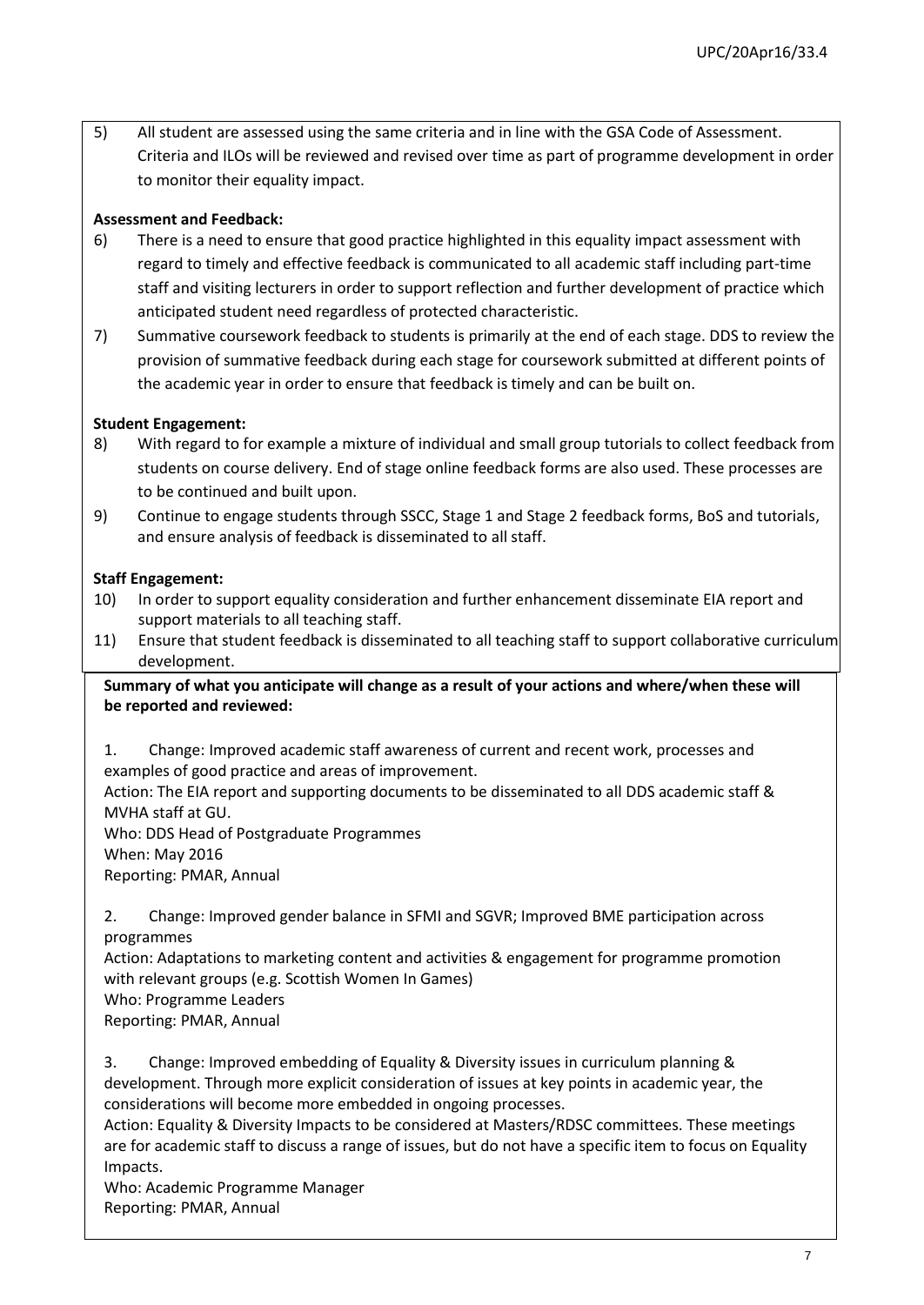4. Change: Improved understanding of student perceptions of equality & diversity issues Action: Add question(s) relating to equality and diversity to student feedback questionnaires. Who: DDS Head of Postgraduate Programmes Reporting: PMAR, Annual

5. Change: Updated Programme and Course Specifications, including consideration of Equality Impacts throughout the redevelopment process

Action: DDS PGT programme and course specifications are to be re-written during the next academic year as the GSA moves to 20 point courses as a standard for PGT programmes. The existing programmes will need re-written accordingly.

Who: This will involve a wide range of teaching and support staff, led by DDS Head of Postgraduate Programmes and programme leaders

Reporting: BoS, UPC

#### **How will these changes contribute to the delivery of GSA's equality outcomes:**

It is anticipated that these changes will contribute to:

**Equality Outcomes (1) and (2)** through improved specific exploration with students of equality diversity issues through feedback questionnaires.

**Equality Outcome (3)** through engaging all staff, including part-time, and visiting lecturers in the development and implementation of curriculum which reflects and support diversity of culture and identity.

**Equality Outcome (7)** through the continued development and delivery of curriculum which engages with diverse perspectives, encourages collaboration and enables students to pursue a diverse range of cultural and identify related interests.

**Equality Outcome (8)** through the review of programme marketing materials and strategies which it is anticipated will address areas of student under-representation.

#### **The outcome of your assessment:**

| No action $-$ no potential adverse impact                        |          |
|------------------------------------------------------------------|----------|
| Amendments or changes to remove barriers/promote positive impact | $\times$ |
| Proceed with awareness of adverse impact                         |          |

#### **Sign-off, authorisation and publishing**

#### **Review Lead**

| Name      | Daniel Livingstone                  |
|-----------|-------------------------------------|
| Position  | DDS Head of Postgraduate Programmes |
| Signature |                                     |
| Date      | 11/4/16                             |